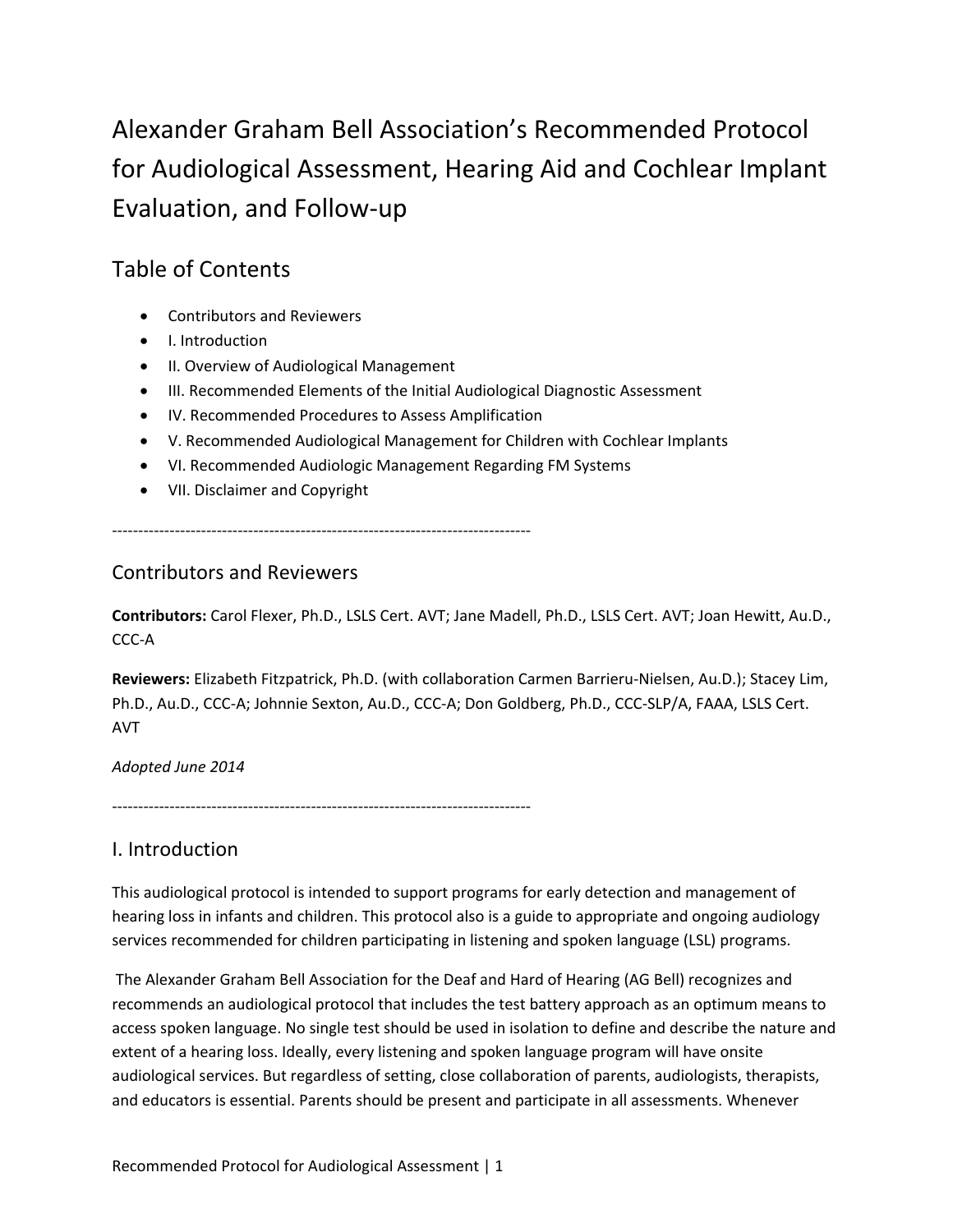possible, the Listening and Spoken Language Specialist (LSLS®) certified professional also should be present at audiological assessments or communicate his/her questions or concerns regarding the child's hearing or technology.

The recommended procedures and elements in this document are consistent with the following guidelines and position statements:

- Joint Committee on Infant Hearing (JCIH) (2007).Year 2007 position statement: Principles and guidelines for early hearing detection and intervention programs. *Pediatrics, 120*(4), 898‐921.
- American Speech‐Language‐Hearing Association (2004a). *Guidelines for the audiologic assessment of children from birth to 5 years of age*. Available at http://www.asha.org/policy/GL2004‐00002.htm
- American Speech‐Language‐Hearing Association (2006). *Roles, knowledge, and skills: Audiologists providing clinical services to infants and young children birth to 5 years of age*. Available at http://www.asha.org/policy/KS2006‐00259/
- American Academy of Audiology (2013). Clinical practice guidelines: *Pediatric amplification*. Available at http://audiologyweb.s3.amazonaws.com/migrated/PediatricAmplificationGuidelines.pdf\_539975b3e7e9f1.7447 1798.pdf

‐‐‐‐‐‐‐‐‐‐‐‐‐‐‐‐‐‐‐‐‐‐‐‐‐‐‐‐‐‐‐‐‐‐‐‐‐‐‐‐‐‐‐‐‐‐‐‐‐‐‐‐‐‐‐‐‐‐‐‐‐‐‐‐‐‐‐‐‐‐‐‐‐‐‐‐‐‐‐‐

## II. Overview of Audiological Management

- Initial screening, diagnosis, and confirmation should be completed within the first three months of life—as soon as possible after birth—in order to ensure that appropriate amplification and habilitation is underway prior to age 6 months. JCIH (2007) recommends that screening be accomplished by age 1 month, diagnostic testing be accomplished by age 3 months, and intervention begin by age 6 months.
- When hearing loss is diagnosed, routine evaluation should occur ideally at four-to six-week intervals until full audiograms are obtained, and at three-month intervals through age 3 years.
- Assessment at six‐month intervals from age 4 years is appropriate if progress is satisfactory and if there are no concerns about changes in hearing.
- Immediate evaluation should be undertaken if parent or caretaker concern is expressed or if behavioral observation by parent, therapist or teacher suggests a change in hearing or device function.

*More frequent evaluation is appropriate when middle ear disease is chronic or recurrent, or when risk factors for progressive hearing loss are present.* 

‐‐‐‐‐‐‐‐‐‐‐‐‐‐‐‐‐‐‐‐‐‐‐‐‐‐‐‐‐‐‐‐‐‐‐‐‐‐‐‐‐‐‐‐‐‐‐‐‐‐‐‐‐‐‐‐‐‐‐‐‐‐‐‐‐‐‐‐‐‐‐‐‐‐‐‐‐‐‐‐

# III. Recommended Elements of the Initial Audiological Diagnostic Assessment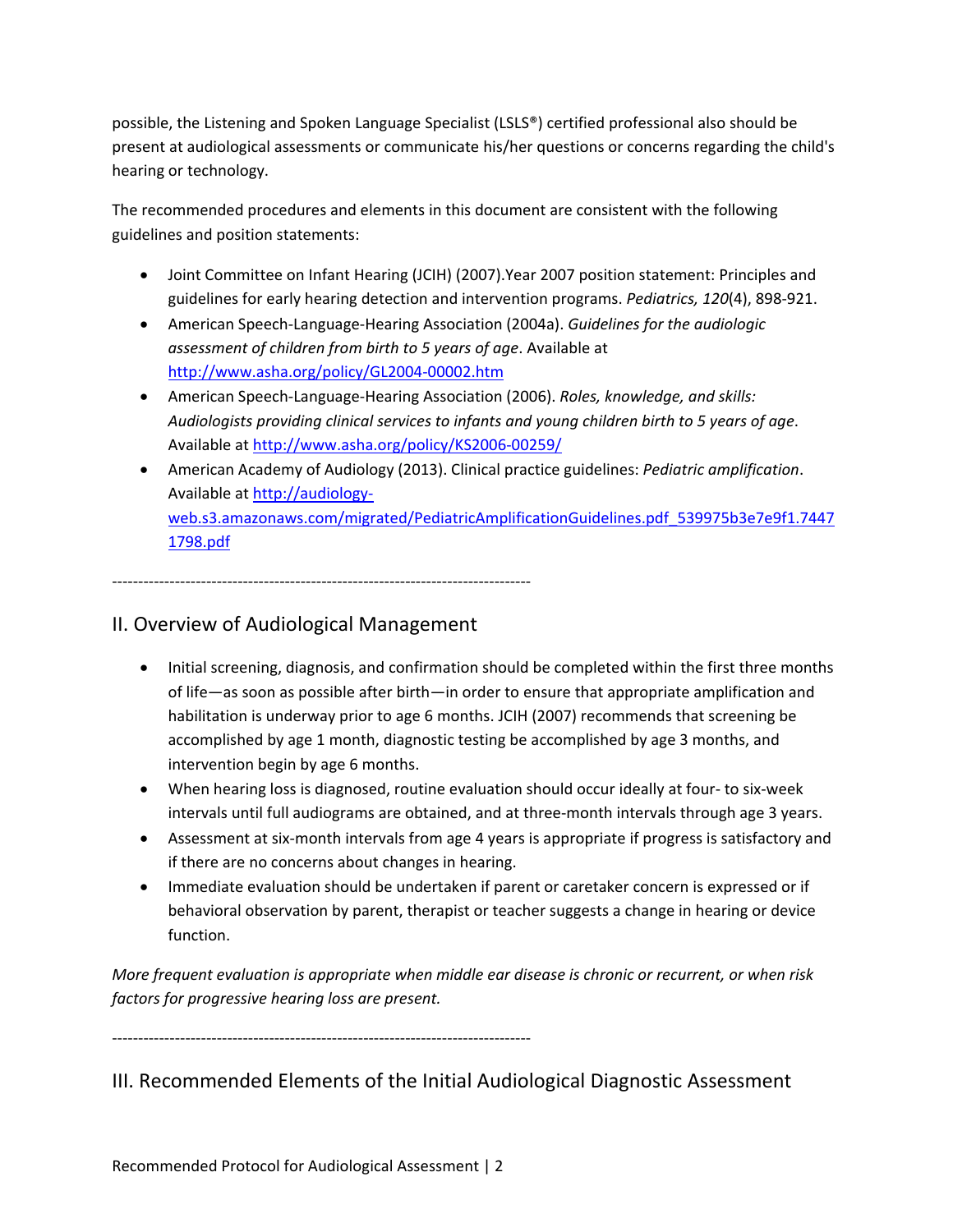The following section is based on the Joint Committee on Infant Hearing 2007 position statement.

#### *Audiological Evaluation*

Comprehensive audiological evaluation of newborns and young infants who do not pass newborn hearing screening should be performed by experienced pediatric audiologists. The initial audiological test battery to confirm a hearing loss in infants must include electrophysiological measures and—when developmentally appropriate—behavioral methods. Confirmation of an infant's hearing status requires a test battery of audiological test procedures to assess the integrity of the auditory system in each ear, to estimate hearing sensitivity across the speech frequency range, to determine the type of hearing loss, to establish a baseline for further monitoring, and to provide information needed to initiate the fitting of amplification devices. A comprehensive assessment should be performed for each ear even if only one ear did not pass the screening test.

#### *Evaluation: Birth to Age 6 Months*

For infants from birth to a developmental age of approximately 6 months, the test battery should include a child and family history, an evaluation of risk factors for congenital hearing loss, and a parental report of the infant's responses to sound. The audiological assessment should include:

- Otoscopic inspection
- Child and family history
- Auditory Brainstem Response (ABR) testing using air-conducted click and tone burst stimuli and bone-conducted stimuli when indicated. When a hearing loss is detected, frequency-specific ABR testing is needed to determine the degree and configuration of hearing loss in each ear for fitting of amplification devices.
- Click-evoked ABR testing using both condensation and rarefaction single-polarity stimulus, if there are risk indicators (e.g., hyperbilirubinemia or anoxia) for neural hearing loss (auditory neuropathy spectrum disorder or ANSD) to determine if a cochlear microphonic is present.
- Auditory Steady State Response (ASSR) testing may be used as another means of assessing ear and frequency specific thresholds. ASSR testing can also be used to assess auditory nerve function when no ABR is present.
- Distortion product or transient evoked otoacoustic emissions (OAE) testing
- Tympanometry using a 1000‐Hz probe tone, and acoustic reflex testing
- Parent and clinician observation of the infant's auditory behavior as a cross-check in conjunction with electrophysiologic measures. Behavioral observation alone is not adequate for determining whether hearing loss is present in this age group, and it is not adequate alone for the fitting of amplification devices.

#### *Evaluation: Age 6 to 36 Months*

For subsequent testing of infants and toddlers at developmental ages of 6 to 36 months, the confirmatory audiological test battery includes: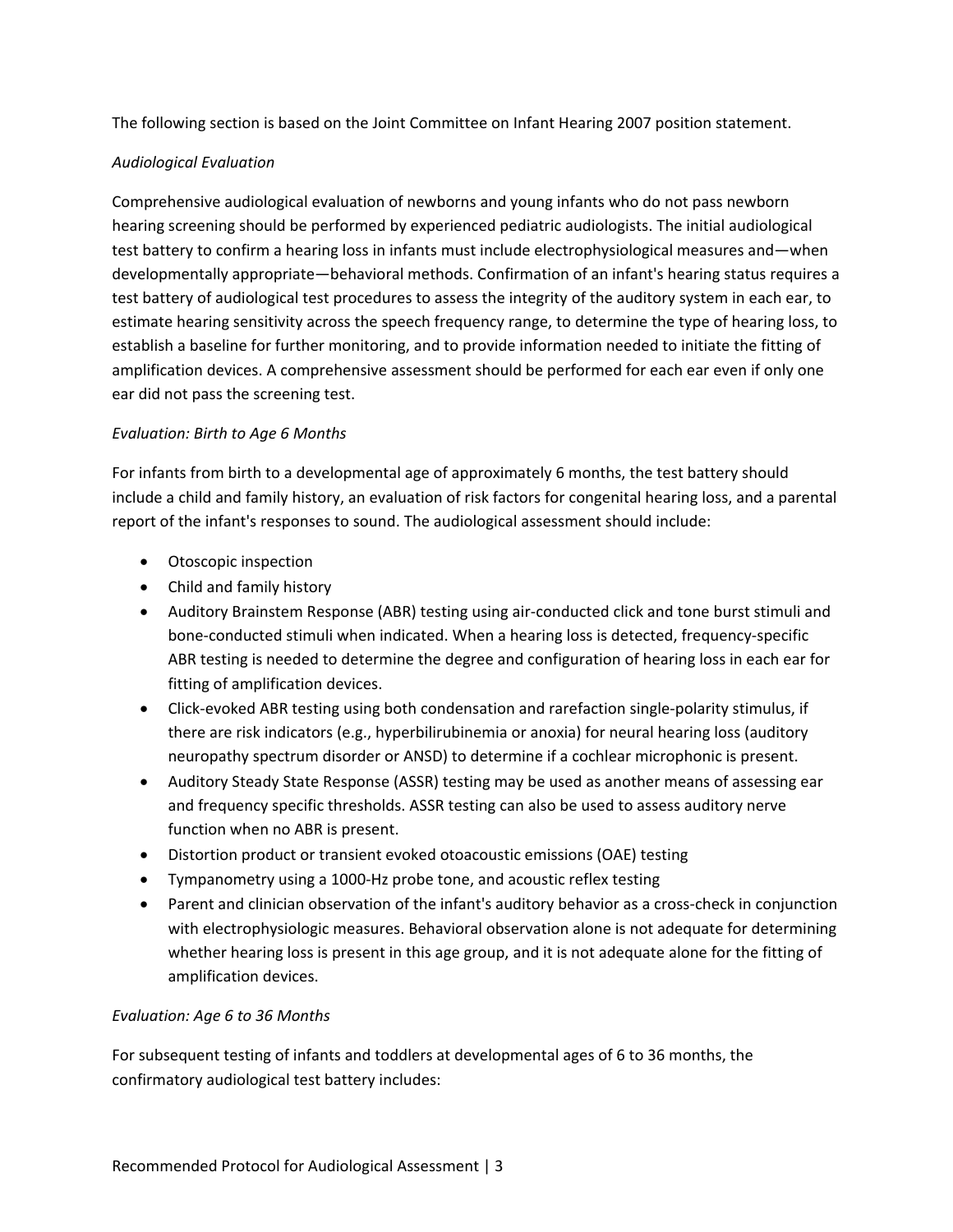- Otoscopic inspection
- Child and family history
- Parental report of auditory and visual behaviors and communication milestones
- Behavioral audiometry (either visual reinforcement or conditioned-play audiometry, depending on the child's developmental level), including pure‐tone audiometry across the frequency range for each ear and speech detection, speech audibility (e.g., using the Ling 6-sound test) or speech recognition measures
- OAE testing
- Acoustic immittance measures (tympanometry and acoustic reflex thresholds)
- Electrophysiological testing as described above, if responses to behavioral audiometry are not reliable.

**For children of all ages, AG Bell recommends** that all results, questions, and recommendations are discussed with the parents in a culturally sensitive manner and in the family's native language.

Parents should leave the audiology appointment understanding the management plan. They should know when to return for follow‐up appointments and what their responsibility is in the process (including monitoring full‐time use of amplification technology and monitoring what the child hears with the amplification technology). Parent questionnaires such as the IT‐MAIS (Infant‐Toddler Meaningful Auditory Integration Scale) and ELF (Early Listening Function) may be useful in the monitoring process.

Written reports should be provided and include:

- 1. Descriptions of test procedures, conditions of testing, and reliability estimate
- 2. A complete audiogram (if available at the initial diagnosis) with symbol key, calibration, and stimuli identified, as well as an explanation of results using tools such as a "Familiar Sounds" audiogram to support parent/teacher counseling
- 3. Copies to parents, as well as to primary care provider, Listening and Spoken Language Specialist, and other health/education providers as requested in writing by parents
- 4. Referral to medical, otolaryngological, or other resources (e.g., genetic counseling, social services, psychological counseling, occupational therapy) as appropriate.

‐‐‐‐‐‐‐‐‐‐‐‐‐‐‐‐‐‐‐‐‐‐‐‐‐‐‐‐‐‐‐‐‐‐‐‐‐‐‐‐‐‐‐‐‐‐‐‐‐‐‐‐‐‐‐‐‐‐‐‐‐‐‐‐‐‐‐‐‐‐‐‐‐‐‐‐‐‐‐‐

## IV. Recommended Procedures to Assess Amplification

Identify the hearing instrument, including manufacturer, model, output and response, compression or special feature settings, earmold specifications, and quality of fit. In addition, earmolds need to be well made and acoustically tuned (e.g., tubing, venting, bore size to match the child's hearing loss in order to maximize the child's access to sound). The audiologist should listen to the hearing aids at the start of every test session, and should confirm that parents know how to perform a listening check of hearing aids.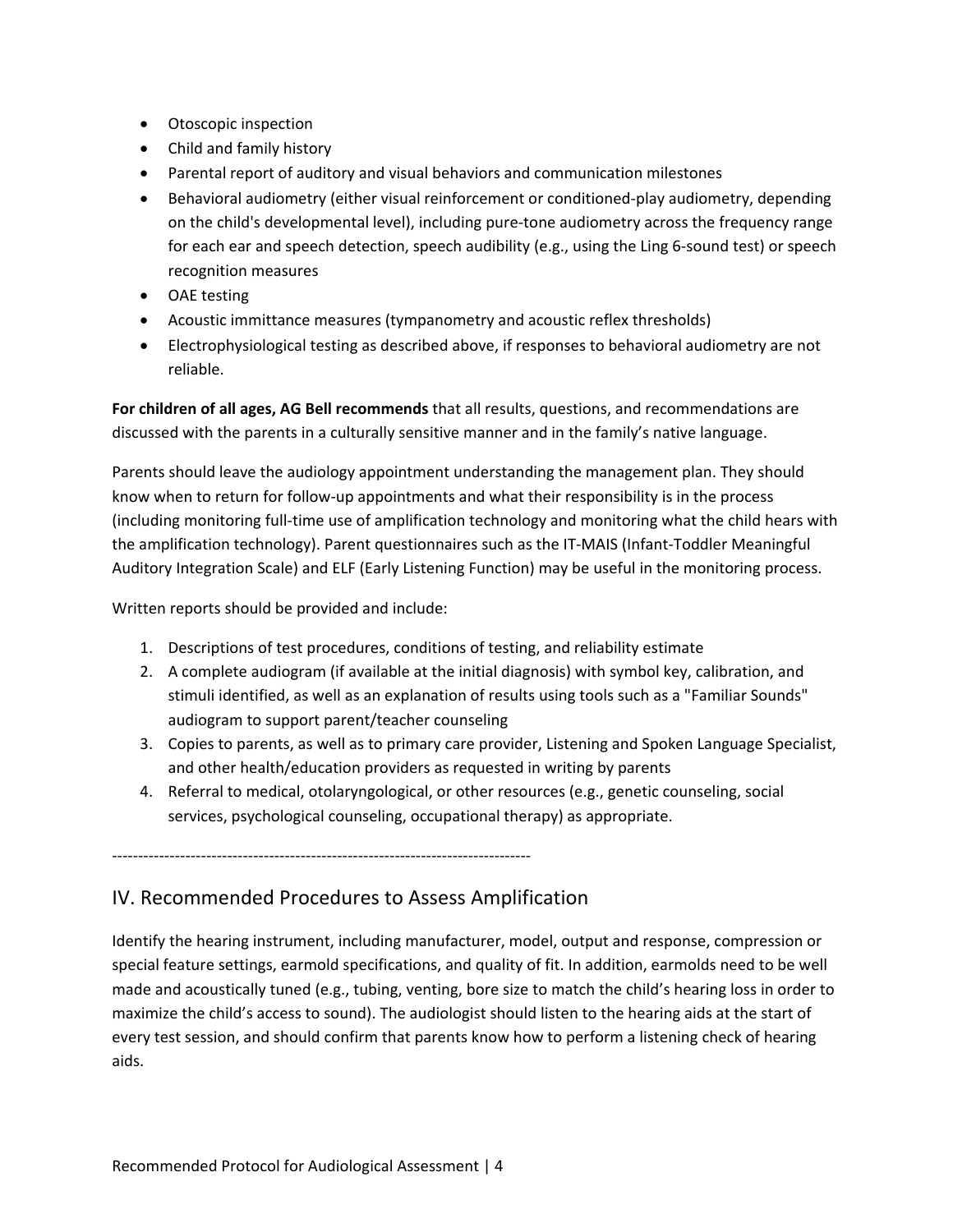- Electro-acoustic analysis of hearing aids to document hearing aid performance at the following times:
	- o At initial fitting
	- o At regular intervals (e.g., at follow‐up appointments)
	- o Upon return from repairs
	- o If parental concerns arise from behavioral observation or listening check.
- Real‐Ear‐to‐Coupler Difference (RECD) measures
	- o Used with prescription method such as DSL (Desired Sensation Level ) or NAL (National Acoustic Laboratories) to establish target gain and output
	- o To convert hearing aid performance in 2cc coupler to real ear hearing aid performance
	- o To convert hearing levels in dB HL to ear canal SPL (Sound Pressure Level)
	- o To assess change in earmold style and fit.
- Cortical-evoked response testing to validate hearing aid fittings, where available.
- Sound Field Aided Response∘To demonstrate the child's response to speech for parent education purposes
	- o To monitor the child's auditory progress
	- o To assess speech perception at soft (e.g., 35 dB HL) and at average conversational levels (e.g., 50 dB HL) in quiet and in the presence of noise to evaluate the effectiveness of amplification technology. Each hearing aid should be evaluated separately and then both tested together.
	- o Assessment of speech audibility using the Ling 6‐Sound Test at varying distances (e.g., through 6 meters or approximately 20 feet)
	- o Comparison of Ling results with NAL speech‐o‐gram if available to evaluate hearing aid fitting
	- o Functional auditory assessments (e.g., PEACH [Parents' Evaluation of Aural/oral performance of Children], LittlEARS Auditory Questionnaire) to validate hearing aid fitting.

**NOTE:** Functional gain measure is an appropriate verification procedure for bone conduction hearing aids and cochlear implants. Verification of amplification requires a RECD measure for children wearing hearing aids.

‐‐‐‐‐‐‐‐‐‐‐‐‐‐‐‐‐‐‐‐‐‐‐‐‐‐‐‐‐‐‐‐‐‐‐‐‐‐‐‐‐‐‐‐‐‐‐‐‐‐‐‐‐‐‐‐‐‐‐‐‐‐‐‐‐‐‐‐‐‐‐‐‐‐‐‐‐‐‐‐

# V. Recommended Audiological Management for Children with Cochlear Implants

• If adequate access to the full spectrum of acoustic information of spoken language cannot be achieved for an infant or child through conventional amplification, information should be provided to the family regarding cochlear implant (CI) technology, including benefits and risks as documented in published, peer‐reviewed literature along with referral to a pediatric cochlear implant center.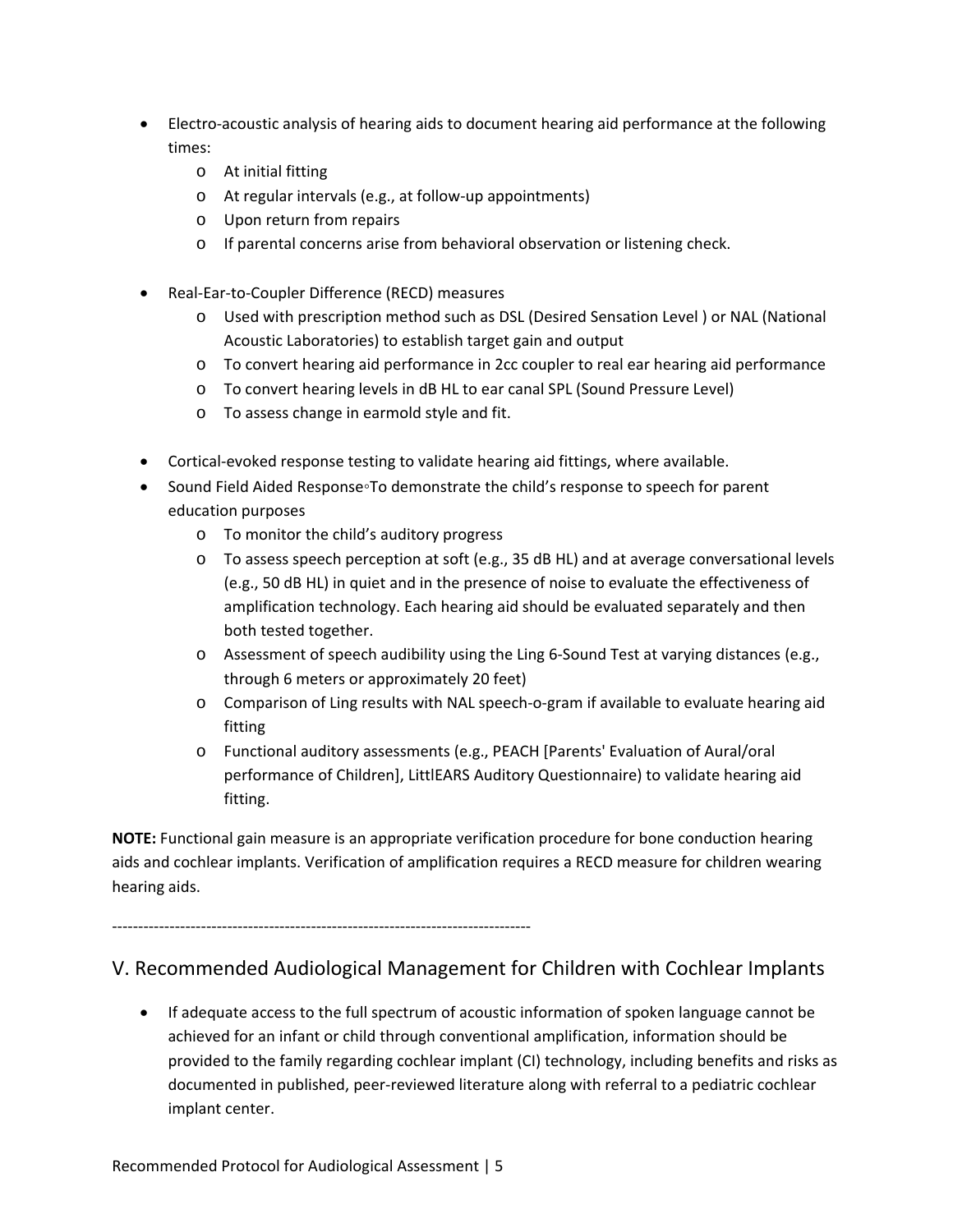- Upon parental consent, the cochlear implant team will review the audiologic information obtained to date and perform further assessments to evaluate the child's suitability for cochlear implantation. Speech perception testing should be included in the pre‐CI evaluation and used both in determining candidacy and to compare to post‐CI evaluations.
- The LSLS should participate in the cochlear implant candidacy process.
- Following initial mapping of the cochlear implant speech processor(s), re‐mapping should be conducted on the schedule recommended by the cochlear implant team given the child's age, device(s) implanted, number of electrodes activated, and additional individual considerations such as a bilateral or bimodal fitting.
- Once the speech processor is programmed to provide optimal access to the speech spectrum, ongoing evaluation at regular intervals is recommended (e.g., at three‐month intervals for the first year). After this period, routine assessment of performance with the cochlear implant continues to be recommended at six‐ to 12‐month intervals if progress is satisfactory.
- Sound Field warble tone or narrowband noise thresholds and speech perception testing should be performed whenever the speech processor is programmed and may be helpful along with other troubleshooting techniques whenever problems are suspected. Additional purposes of sound field testing are:
	- o To demonstrate the child's response to speech for parent education purposes
	- o To monitor the child's auditory progress
	- o To assess speech perception at average (e.g., 50 dB HL) and at soft (e.g., 35 dB HL) conversational levels in quiet and in the presence of noise, to evaluate the effectiveness of the cochlear implant, or of each cochlear implant in the case of bilateral fitting
	- o Subjective assessment of distance hearing using the Ling 6‐Sound Test to demonstrate the range of audibility provided by the technology. In a quiet environment, the child should be able to detect all of the Ling sounds at close distances (e.g., one meter or approximately 3 feet) and at substantial distances (e.g., approximately 12 meters or approximately 40 feet).
- Immediate evaluation is recommended if parent, caregiver, or educator/therapist observe behaviors suggesting a negative change in performance or express concern regarding device function.
- Functional auditory assessments (e.g., PEACH, LittlEARS) to validate hearing aid fitting.

‐‐‐‐‐‐‐‐‐‐‐‐‐‐‐‐‐‐‐‐‐‐‐‐‐‐‐‐‐‐‐‐‐‐‐‐‐‐‐‐‐‐‐‐‐‐‐‐‐‐‐‐‐‐‐‐‐‐‐‐‐‐‐‐‐‐‐‐‐‐‐‐‐‐‐‐‐‐‐‐

## VI. Recommended Audiologic Management Regarding FM Systems

- Every child with hearing loss will benefit from the use of an FM system to reduce the negative effects of distance and competing noise.
- All technology selected for children should be FM compatible.
- Validation and verification should be included in evaluations for children using FM systems. See *Clinical Practice Guidelines for Remote Microphone Hearing Assistance Technologies for Children and Youth Birth‐21 Years* (American Academy of Audiology, 2008; available at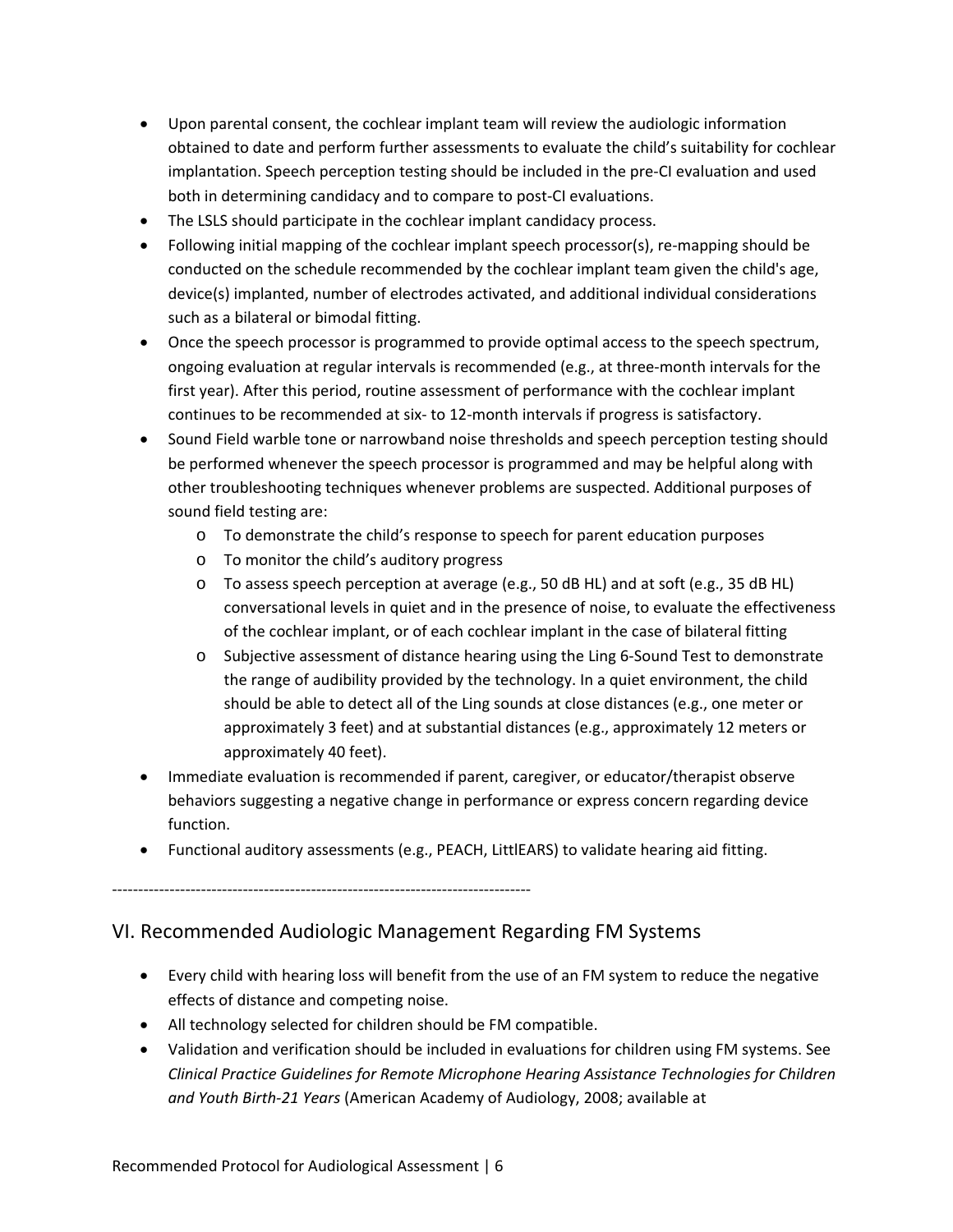http://www.audiology.org/publications‐resources/document‐library/hearing‐assistance‐ technologies).

‐‐‐‐‐‐‐‐‐‐‐‐‐‐‐‐‐‐‐‐‐‐‐‐‐‐‐‐‐‐‐‐‐‐‐‐‐‐‐‐‐‐‐‐‐‐‐‐‐‐‐‐‐‐‐‐‐‐‐‐‐‐‐‐‐‐‐‐‐‐‐‐‐‐‐‐‐‐‐‐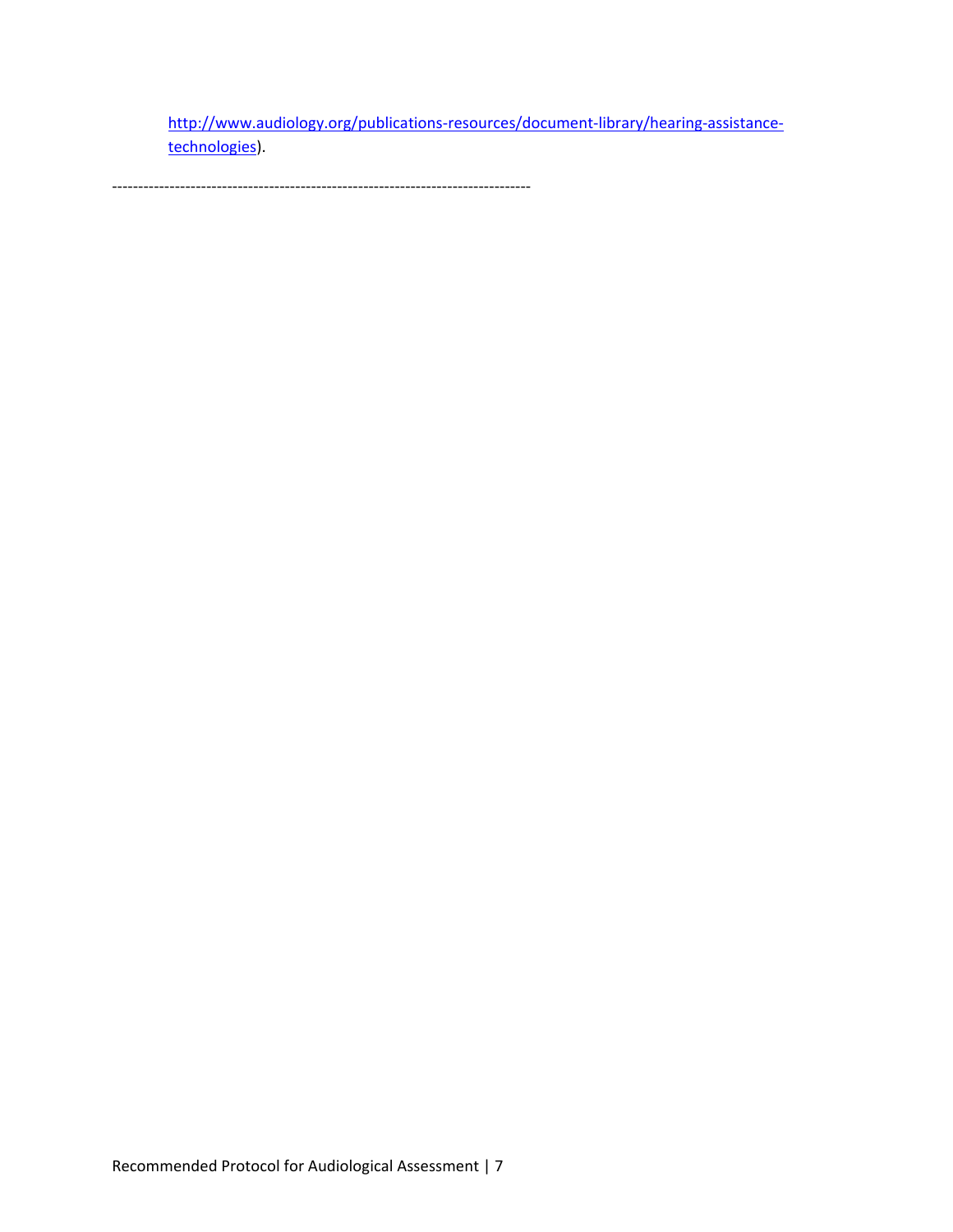# RECOMMENDED UNAIDED AND AIDED AUDIOLOGIC PEDIATRIC ASSESSMENT PROTOCOLS BY AGE\* OF CHILD

|                                                                                                                                                                                 | $0-6$<br>months               | $6 - 12$<br>months         | 12-24 months                                  | 24-36 months                                                           | Over 36 months             |  |
|---------------------------------------------------------------------------------------------------------------------------------------------------------------------------------|-------------------------------|----------------------------|-----------------------------------------------|------------------------------------------------------------------------|----------------------------|--|
| <b>UNAIDED</b><br><b>TESTING</b>                                                                                                                                                |                               |                            |                                               |                                                                        |                            |  |
| <b>ABR</b>                                                                                                                                                                      | X                             | $\pmb{\times}$             | X if not performed<br>previously              |                                                                        |                            |  |
| <b>Immittance testing</b>                                                                                                                                                       | X<br>1000 Hz<br>probe<br>tone | $\mathsf{x}$               | $\boldsymbol{\mathsf{X}}$                     | X                                                                      | X                          |  |
| <b>OAE testing</b>                                                                                                                                                              | X                             | $\pmb{\times}$             | X                                             | X                                                                      | X                          |  |
| <b>Behavioral testing</b><br>250-8000 Hz                                                                                                                                        | X<br><b>BOA</b>               | $\mathsf{X}$<br><b>VRA</b> | $\mathsf{X}$<br>VRA with<br>transition to CPA | X VRA until<br>child can<br>perform CPA                                | $\mathsf{X}$<br><b>CPA</b> |  |
| <b>SAT-Ling Sounds</b>                                                                                                                                                          | X                             | $\pmb{\mathsf{X}}$         | $\pmb{\times}$                                |                                                                        |                            |  |
| <b>SRT testing</b><br><b>Speech Perception</b><br>testing at 40 dB<br>above threshold if<br>possible. This test<br>may be useful for<br>helping families<br>understand what the |                               |                            | X<br>Body parts,<br>familiar objects          | X<br>Body parts,<br>familiar objects<br>Begin<br>standardized<br>tests | X<br>Standardized tests    |  |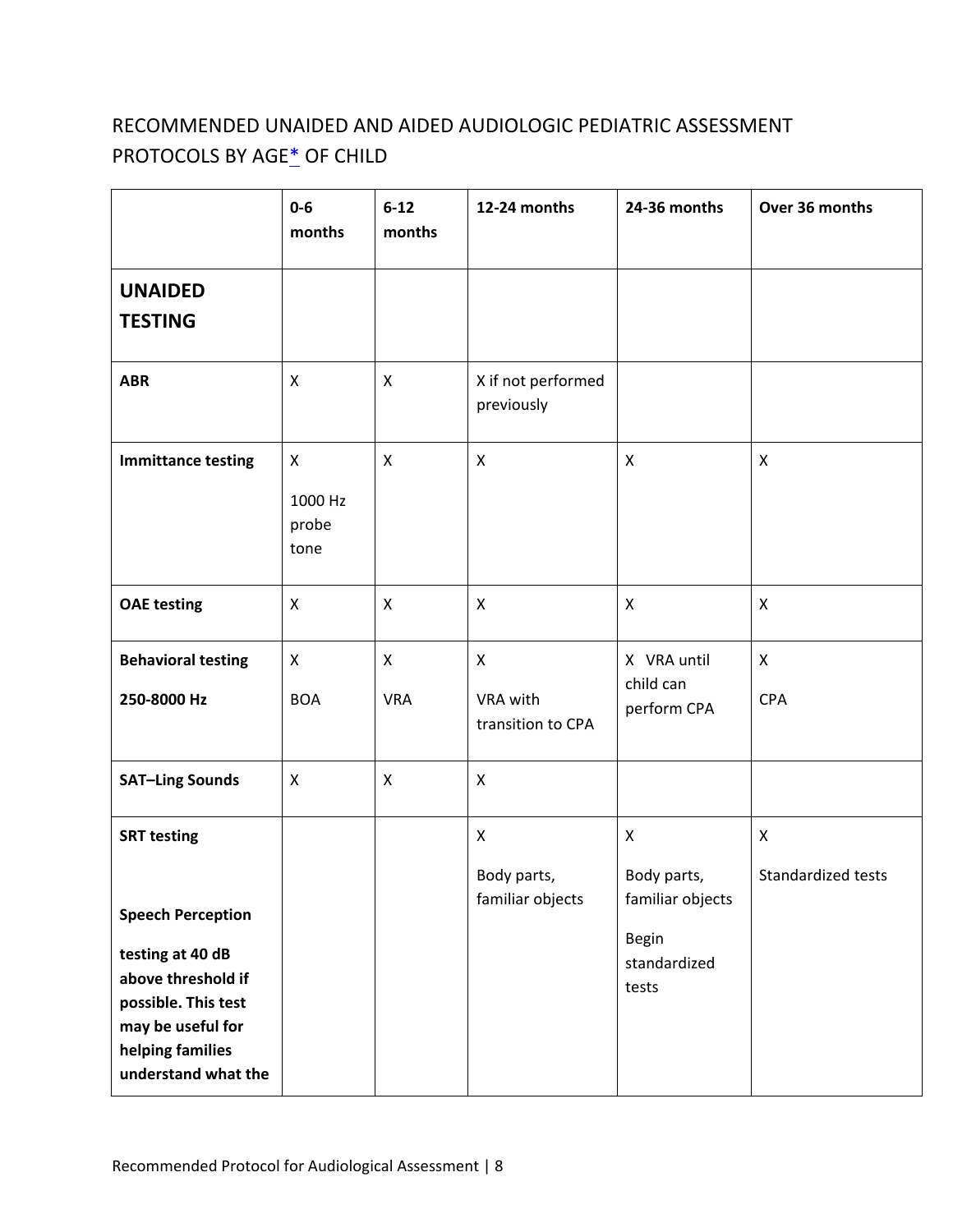| child is hearing.                                      |                           |                    |                                                       |                                                       |                                             |
|--------------------------------------------------------|---------------------------|--------------------|-------------------------------------------------------|-------------------------------------------------------|---------------------------------------------|
| <b>TESTING WITH</b><br><b>TECHNOLOGY</b>               |                           |                    |                                                       |                                                       |                                             |
| <b>RECD</b>                                            | X                         | $\pmb{\times}$     | $\pmb{\times}$                                        | $\boldsymbol{\mathsf{X}}$                             | X                                           |
| <b>Cortical Responses</b>                              | X                         | $\pmb{\mathsf{X}}$ | $\pmb{\times}$                                        | $\boldsymbol{\mathsf{X}}$                             | $\pmb{\times}$                              |
| <b>SAT - Ling Sounds</b>                               | $\mathsf{X}$              | $\pmb{\times}$     | $\pmb{\times}$                                        |                                                       |                                             |
| <b>SRT testing</b>                                     |                           |                    | X                                                     | $\boldsymbol{\mathsf{X}}$                             | X                                           |
|                                                        |                           |                    |                                                       |                                                       |                                             |
| Aided thresholds -<br>250-8000 Hz                      | $\boldsymbol{\mathsf{X}}$ | $\pmb{\mathsf{X}}$ | X                                                     | X                                                     | X                                           |
| <b>Aided Speech</b><br>Perception<br>50 dB HL - Quiet  |                           |                    | $\pmb{\mathsf{X}}$<br>Right, Left,<br><b>Binaural</b> | $\mathsf{X}$<br>Right, Left,<br><b>Binaural</b>       | $\pmb{\mathsf{X}}$<br>Right, Left, Binaural |
| <b>Aided Speech</b><br>Perception at 35 dB<br>HL-Quiet |                           |                    |                                                       | $\pmb{\mathsf{X}}$<br>Right, Left,<br><b>Binaural</b> | $\pmb{\mathsf{X}}$<br>Right, Left, Binaural |
| <b>Aided Speech</b><br>Perception<br>50 dB HL- /+5 SNL |                           |                    |                                                       | $\pmb{\mathsf{X}}$<br>Binaural                        | $\pmb{\mathsf{X}}$<br>Binaural              |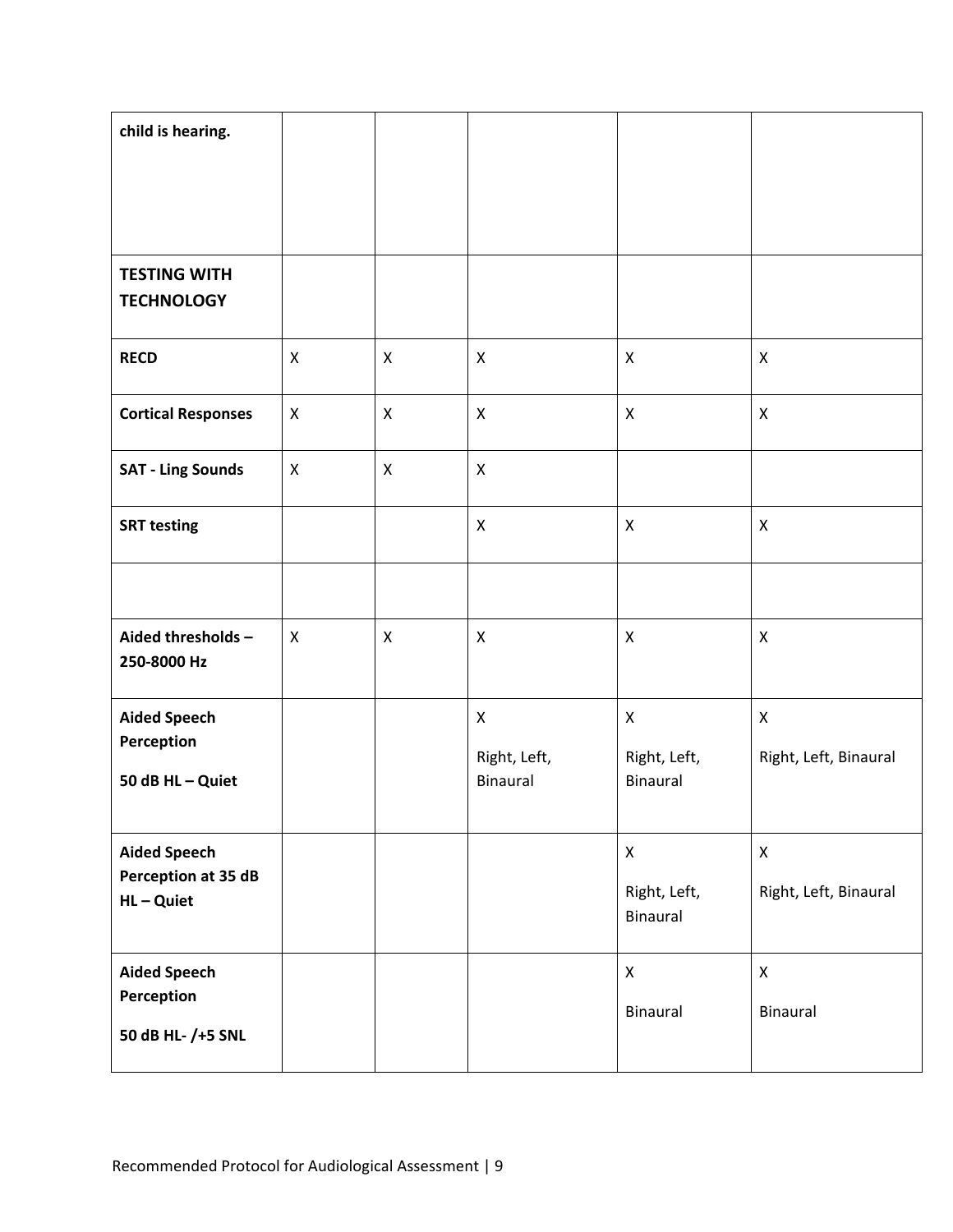Note 1: The purpose of all auditory technologies is to deliver the most complete sound possible to the **child's brain, where actual "hearing" occurs. The task of technologies is to access, stimulate, and develop neural pathways that are the basis for listening, talking, reading and learning.**

**\*Note 2**: The age levels presented represent a child's developmental levels as well as chronological age. A child (or adult) with developmental delays should be assessed with tests appropriate to his/her developmental level, not chronological age.

**Note 3**: Aided testing refers to whatever technology the child is using. This may be hearing aids, cochlear implants, osseointegrated devices, FM systems, and other. Each ear should be tested separately with technology, as well as binaurally.

Abbreviations used in the chart:

- "X" means the test should be performed
- BOA ‐ Behavioral Observation Audiometry
- VRA ‐ Visual Reinforcement Audiometry
- CPA ‐ Conditioned Play Audiometry
- ABR ‐ Auditory Brainstem Response Testing
- SAT ‐ Speech Awareness Threshold
- SRT ‐ Speech Recognition Threshold
- RECD Real‐Ear‐to‐Coupler Difference
- OAE ‐ Otoacoustic Emissions Testing

‐‐‐‐‐‐‐‐‐‐‐‐‐‐‐‐‐‐‐‐‐‐‐‐‐‐‐‐‐‐‐‐‐‐‐‐‐‐‐‐‐‐‐‐‐‐‐‐‐‐‐‐‐‐‐‐‐‐‐‐‐‐‐‐‐‐‐‐‐‐‐‐‐‐‐‐‐‐‐‐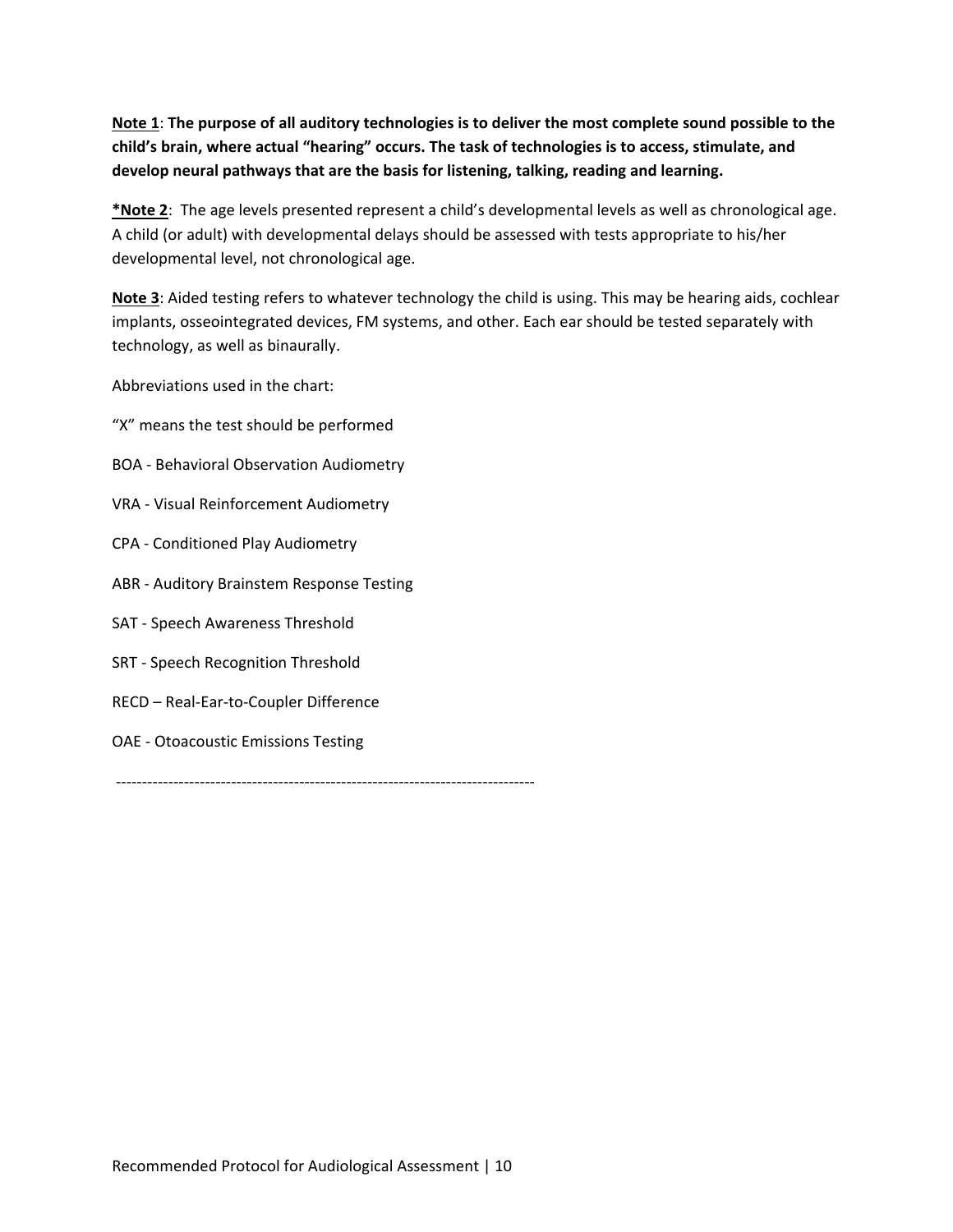# RECOMMENDED AUDIOLOGIC SPEECH TEST PROTOCOLS BY AGE\* OF THE CHILD

|                           | Birth -6<br>months | $6 - 12$<br>months | $12 - 18$<br>months | 18-24<br>months    | 24-36<br>months    | $3-5$ yrs          | $6-8$ yrs          | 8+ years           |
|---------------------------|--------------------|--------------------|---------------------|--------------------|--------------------|--------------------|--------------------|--------------------|
| SAT                       | $\pmb{\mathsf{x}}$ | $\pmb{\mathsf{x}}$ | $\pmb{\times}$      | $\pmb{\times}$     |                    |                    |                    |                    |
| SRT                       |                    |                    | $\pmb{\mathsf{X}}$  | $\pmb{\mathsf{x}}$ | $\pmb{\mathsf{x}}$ | $\pmb{\times}$     | $\pmb{\mathsf{X}}$ | $\pmb{\mathsf{X}}$ |
| <b>ESP</b>                |                    | $\pmb{\mathsf{X}}$ | $\pmb{\mathsf{x}}$  | $\pmb{\mathsf{x}}$ |                    |                    |                    |                    |
| <b>NU</b><br><b>CHIPS</b> |                    |                    |                     | $\pmb{\mathsf{x}}$ | $\pmb{\times}$     | $\pmb{\times}$     |                    |                    |
| <b>WIPI</b>               |                    |                    |                     |                    |                    | $\pmb{\times}$     | $\pmb{\mathsf{x}}$ |                    |
| PBK                       |                    |                    |                     |                    |                    | $\pmb{\mathsf{X}}$ | $\pmb{\mathsf{x}}$ |                    |
| NU <sub>6</sub>           |                    |                    |                     |                    |                    |                    | $\pmb{\mathsf{x}}$ | $\pmb{\mathsf{X}}$ |
| ${\sf CNC}$               |                    |                    |                     |                    |                    |                    |                    |                    |
| $HINT - C$<br>or A        |                    |                    |                     |                    |                    | $\pmb{\mathsf{X}}$ | $\pmb{\mathsf{x}}$ |                    |
| Baby<br>Bio's             |                    |                    |                     |                    |                    |                    | $\pmb{\mathsf{X}}$ | $\pmb{\mathsf{X}}$ |
| AzBio                     |                    |                    |                     |                    |                    |                    |                    | $\pmb{\mathsf{X}}$ |

Note 1: The purpose of all auditory technologies is to deliver the most complete sound possible to the **child's brain, where actual "hearing" occurs. The task of technologies is to access, stimulate, and develop neural pathways that are the basis for listening, talking, reading, and learning.**

**\*Note 2**: The age levels presented represent a child's developmental levels as well as chronological age. A child (or adult) with developmental delays should be assessed with tests appropriate to his/her developmental level, not chronological age.

**Note 3**: Speech tests are to be presented in unaided and aided conditions. Aided testing refers to whatever technology the child is using. This may be hearing aids, cochlear implants, osseointegrated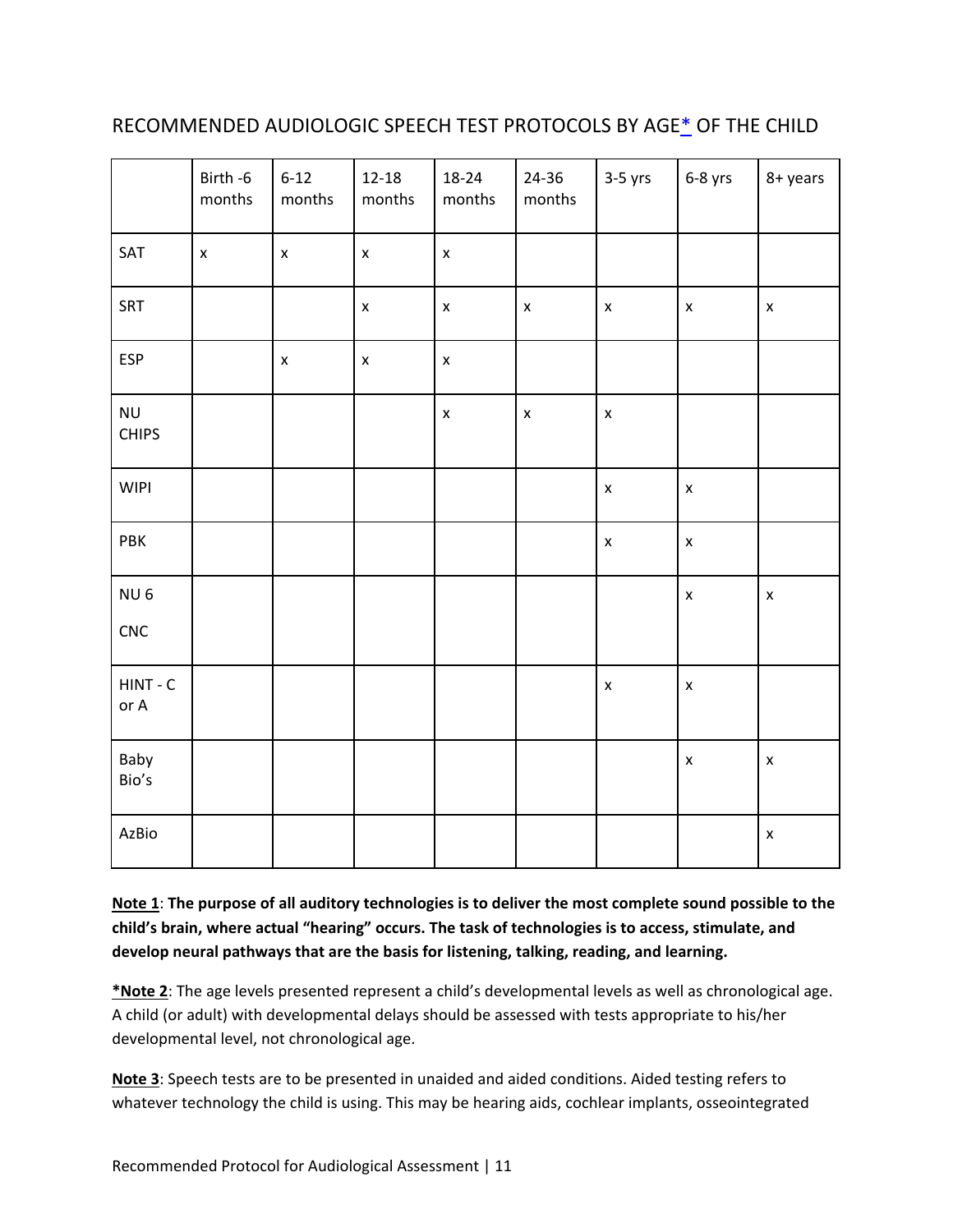devices, FM systems and other. Each ear should be tested separately with technology, as well as binaurally.

Abbreviations used in the chart:

"X" means the test should be performed

SAT ‐ Speech Awareness Threshold

SRT ‐ Speech Recognition Threshold

ESP ‐ Early Speech Perception Test. Available at http://www.cid.edu/ProfOutreachIntro/EducationalMaterials.aspx

NU‐CHIPS ‐ Northwestern University Children's Perception of Speech. Available at http://www.advancedbionics.com/content/dam/ab/Global/en\_ce/documents/libraries/AssessmentTool s/Test%20Reference%20for%20Cochlear%20Implants.pdf

WIPI ‐ Word Intelligibility by Picture Identification. Available at http://www.auditec.com/cgi/Auditec2013Catalog.pdf

PBK ‐ Phonetically Balanced Kindergarten Word Test. Available at http://www.asha.org/eweb/OLSDynamicPage.aspx?title=Childrens+Spondees+PBK‐ 50A&webcode=olsdetails

CNC ‐ Consonant Nucleus Consonant Test. See Mackersie, C. L., Boothroyd, A., & Minnear, D. (2001). Evaluation of the Computer‐Assisted Speech Perception Assessment Test (CASPA*). Journal of the American Academy of Audiology*, 27, 134–144.

AzBio ‐ See Spahr, A. J., Dorman, M. F., Litvak, L. M., Van Wie, S., Gifford, R. H., Loizou, P. C., … Cook, S. (2012). Development and validation of the AzBio sentence lists. *Ear and Hearing, 33*(1), 112‐117. doi: 10.1097/AUD.0b013e31822c2549

Baby Bio ‐ See Spahr, A. J., Dorman, M. F., Loiselle, L., & Oakes, T. (2011). A new sentence test for children. 10th European Symposium on Pediatric Cochlear Implantation. Athens, Greece, May 12‐15.